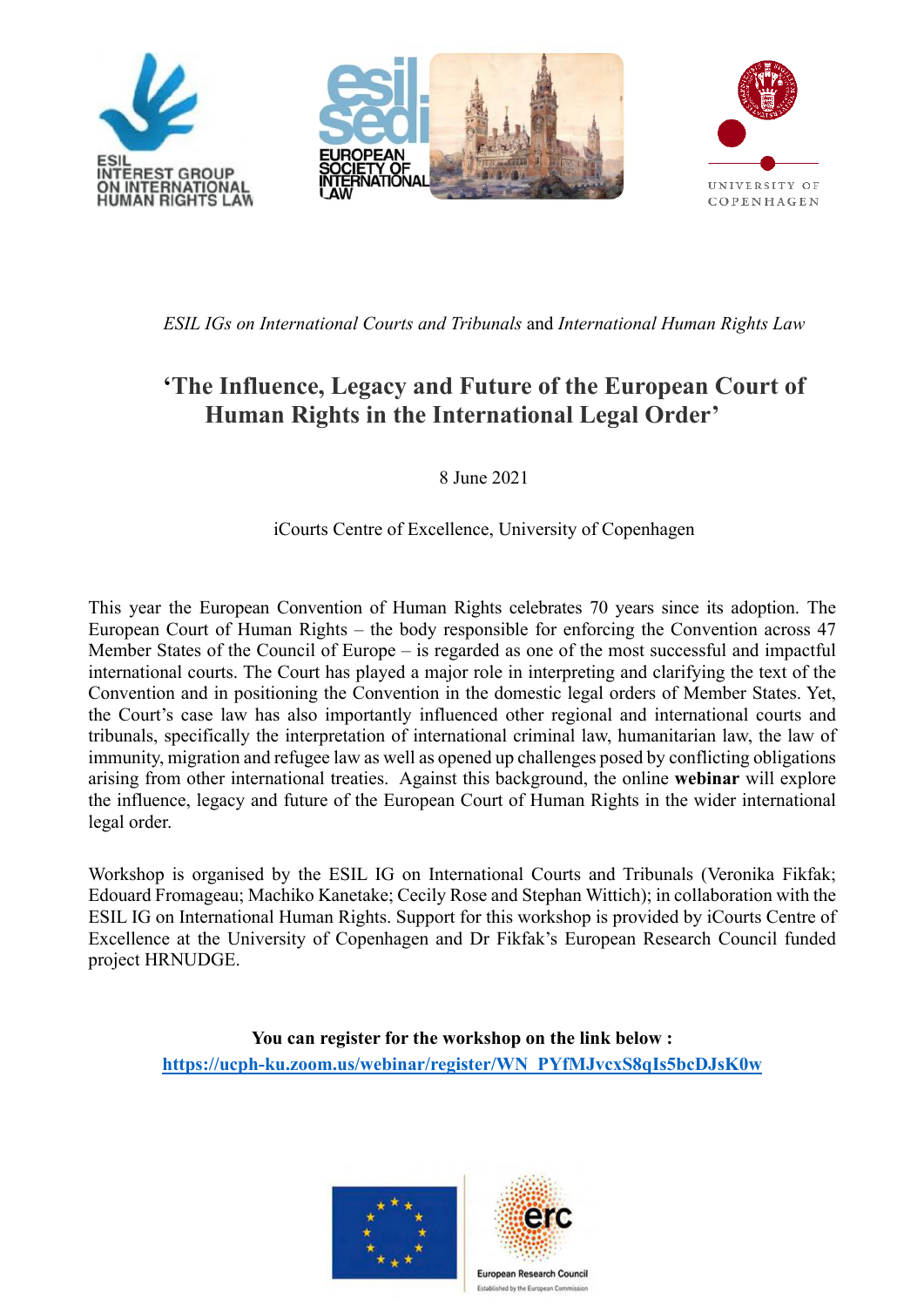





## **Programme Tuesday, 8 June 2021**

9.30 – 10.15 AM **Keynote address**

(all times CET)

**Professor Mikael Rask Madsen,** Director of iCourts, Centre of Excellence for International Courts, University of Copenhagen

*The Narrowing of the European Court of Human Rights: Legal Diplomacy, Situational Self-Restraint and the New Vision of the Court* 

### 10.30 -12.30 PM **Panel 1 - 'Strasbourg on the international plane'**

**Evangelia Vasalou**, Research assistant at the Fondation René Cassin, International Institute of Human Rights

*Cultural identity in the case-law of international human rights courts – Convergences and divergences*

**Dr Zena Prodromou**, Senior Associate, Quinn Emanuel Urquhart & Sullivan LLP

*The Influence of the ECHR on the Jurisprudence of International Courts and Tribunals Applying Exceptions Provisions for the Protection of the Public Order*

**Dr Cornelia Klocker and Deborah Casalin,** Postdoctoral Fellow, University of Konstanz, Phd Candidate at Antwerp University

*The ECtHR, Discrimination and Conflict : Exploring CERD as an Alternative Forum*

**Gustavo Minervini,** PhD Candidate in International Law, University of Naples *The Influence of the Jurisprudence of the ECtHR on the Interpretation of Core International Crimes by International Courts and Tribunals*